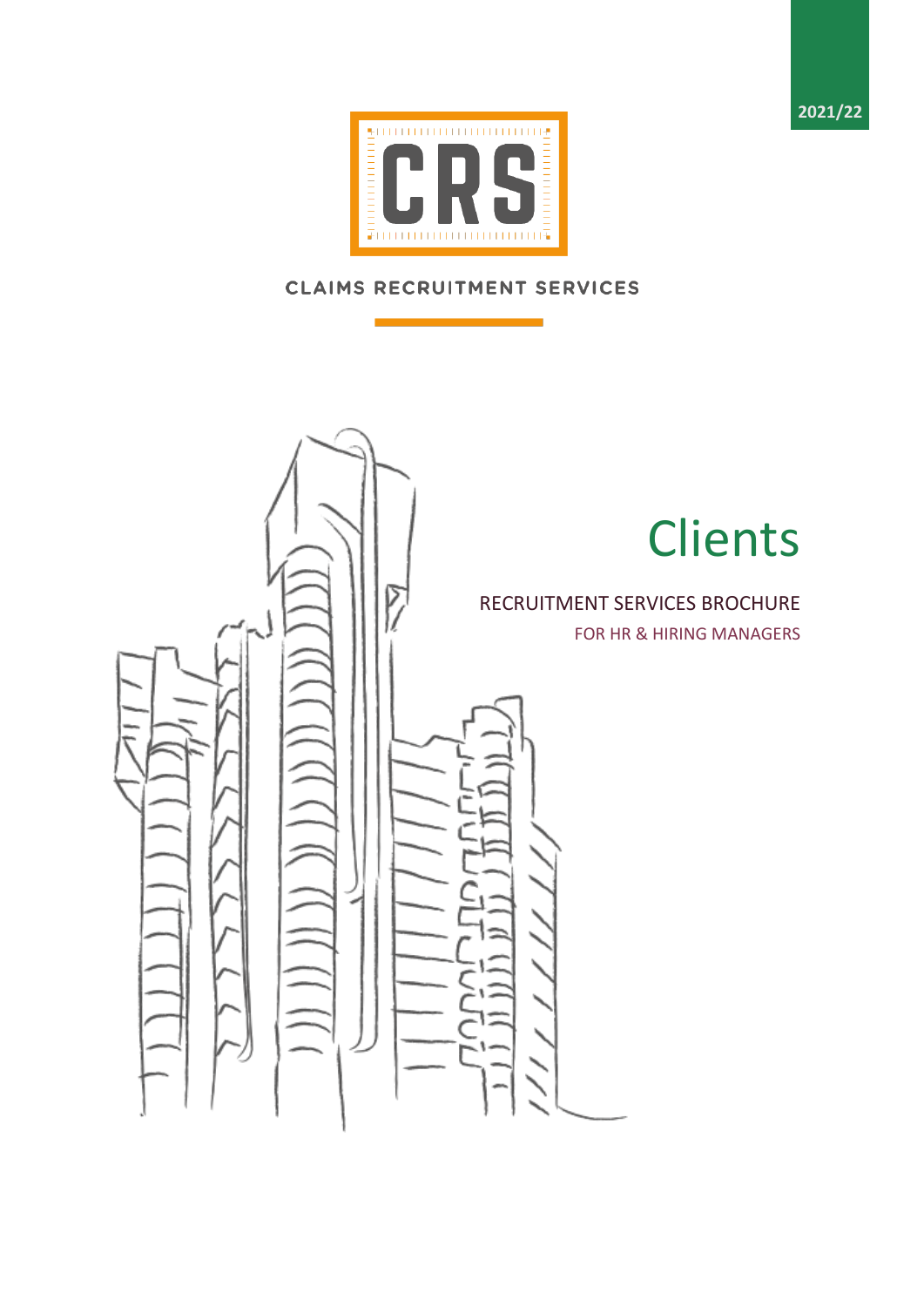

T: 0203 805 5539 E: [hello@claimsrecruitment.co.uk](mailto:hello@claimsrecruitment.co.uk)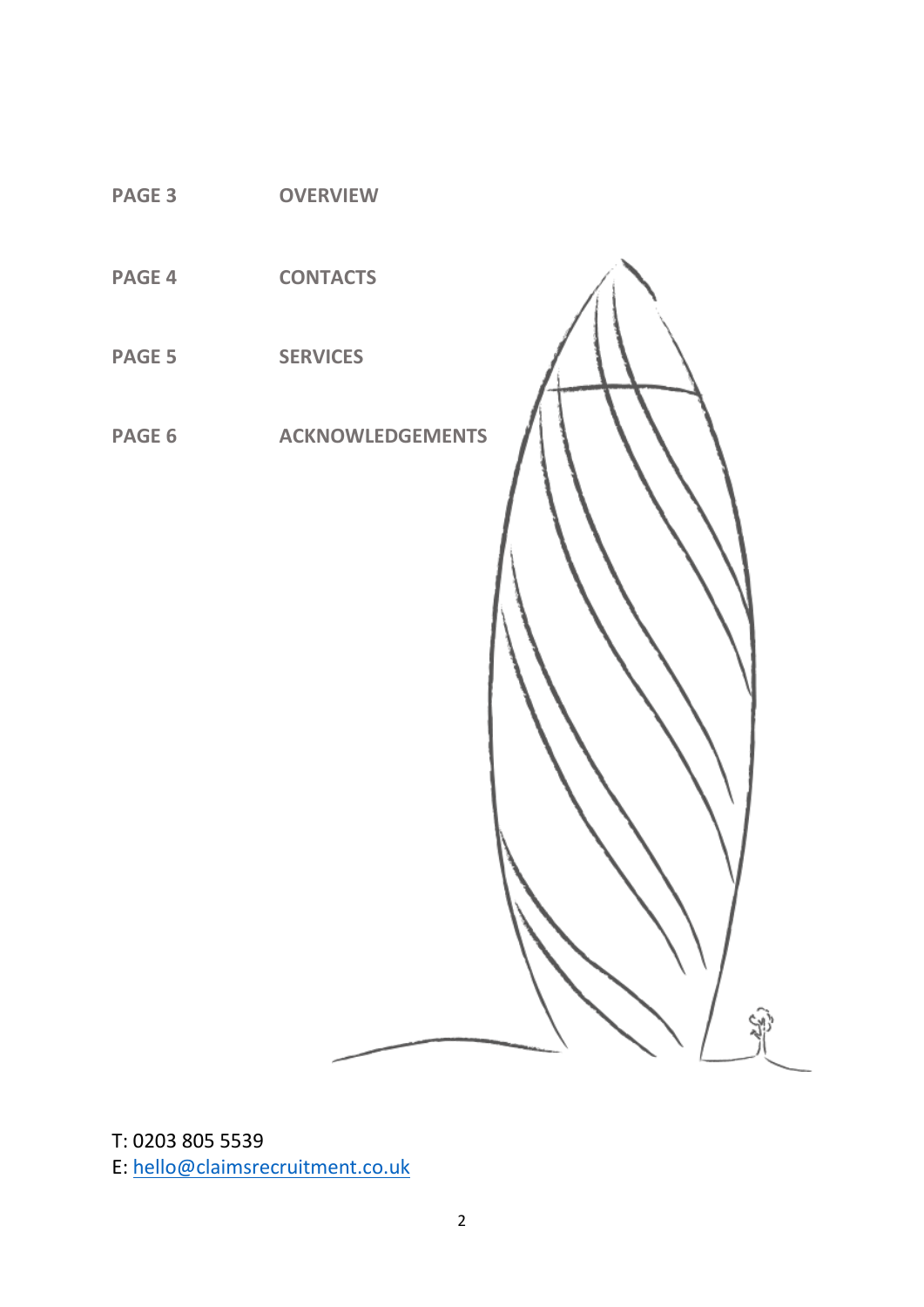# **CLAIMS RECRUITMENT SERVICES**

## **An overview & fact sheet for HR & Hiring Managers**

*Claims Recruitment Services is the leading recruitment services solution for London Market Insurance businesses in connecting with the best Claims talent in the UK. We confidently make this statement for the following reasons;*

**We do not claim to be "everything to everyone". We focus on having strong and trusting relationships with the upcoming, established, and best talent in Claims.**

**Having had 14 years to understand our target market, the people, and the personalities, we can give you an unbiased opinion of why a candidate is or isn't the best person for your business.**

**Whilst we are not Claims Adjusters ourselves, since before the inception of the business in 2012, we have all shared our knowledge and research with each other to ensure that we understand every aspect of a claims job role. Candidates consistently comment on the depth of detail we are able to convey regarding a job role, as well as our understanding of our clients' business and the market. If we are new to some aspects of a job role, we don't just read from the job spec to our candidates; instead, we actively research and learn more in order to give them the best understanding possible.**

**Whether working with us on a Full Retained Search or a Multiple Agency Contingency Search, you can be confident that you have an agency who will use Executive Search methodologies for even the most junior of job postings, meaning we will actively target and head hunt the best talent within your competitors' businesses in both a confidential and professional manner.**

**As the foundation of our business is based on executive search, and we collaboratively and strategically target specific clients to work with, you can be safe in the knowledge that you have an agency which can attract talent from a much larger percentage of the market. Sales & target driven agencies will, on average, work with 50% + of the market meaning that 50% of the market is "hands off" for them.**

**We work with approximately 10% of the market, we service the clients with whom we have a strong and trusted working relationships, we keep our clients happy and they keep us busy, we have no desire to spend our days cold calling every HR person in the market! Our job is to find you the best possible person for your role, and that is** *exactly* **what we do.**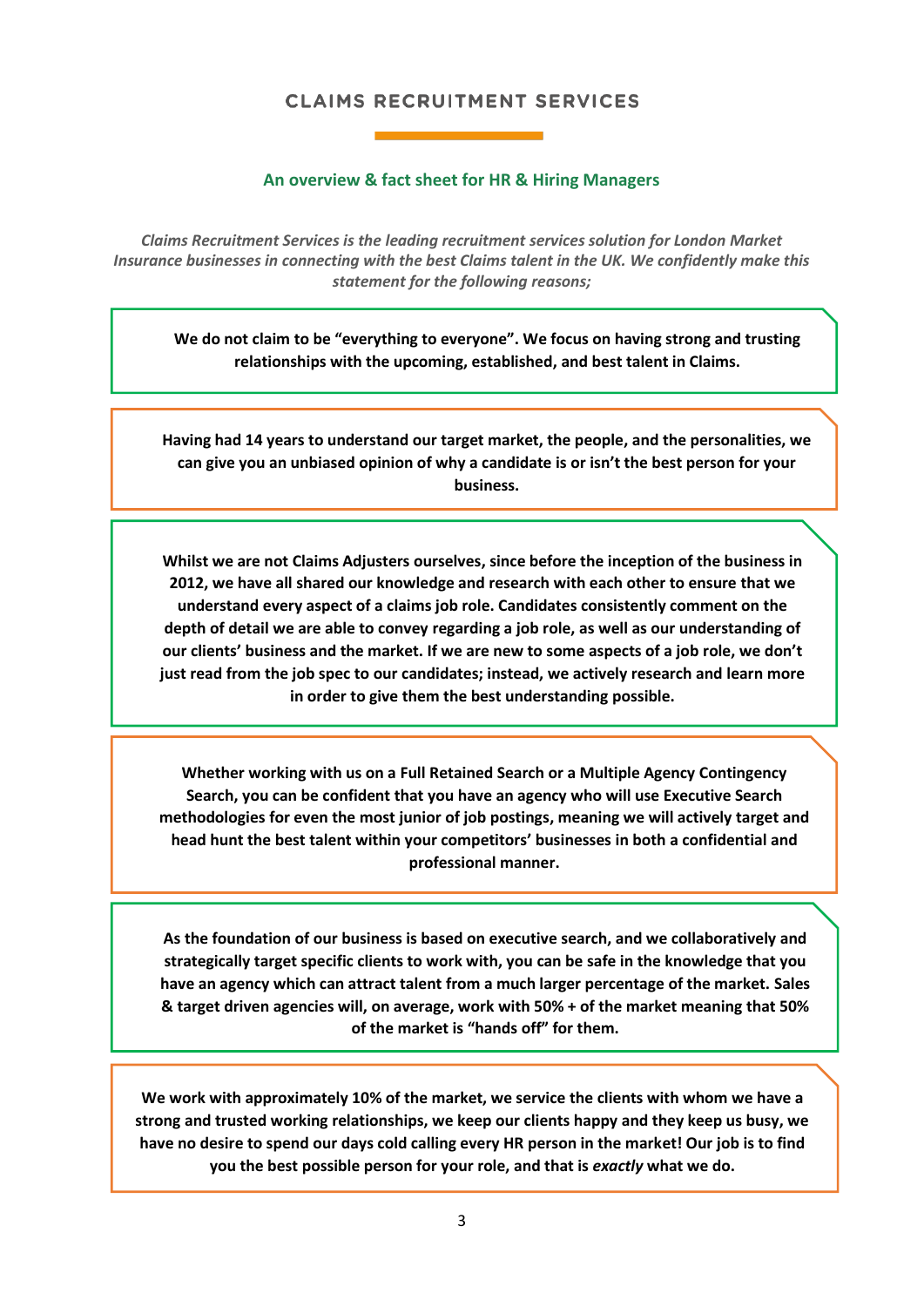# **YOUR MAIN CONTACTS & AREAS OF SPECIALISM**



## **JAMIE THOMSON – DIRECTOR**

- Fully trained Executive Search Consultant, uses our psychological 24 step methodology known as the "Finkel Method"
- 8 years' recruitment experience across the Lloyd's, London and Regional Insurance markets
- Business Functions: **Claims**, Operations, Data Analytics & MI, Change & Project Management, Risk & Compliance, and Audit
- Services: Retained Search, Non-Retained Search, Named Search and Contingency
- Contact: **02392 681 416 / 07837 351 811 / jamie.thomson@claimsrecruitment.co.uk**



# **MILES EDEN – MANAGING DIRECTOR**

- Fully trained Executive Search Consultant, uses our psychological 24 step methodology known as the "Finkel Method"
- Over 15 years' recruitment experience across the Lloyd's, London and Regional Insurance markets
- Business Functions: **Claims**, Operations, and Underwriting
- Services: Retained Search, Non-Retained Search, Named Search and Contingency
- Contact: **0203 805 5539 / 07806 688 971 / miles.eden@claimsrecruitment.co.uk**



## **RUSSELL PARKER – ASSOCIATE DIRECTOR**

- Fully trained Executive Search Consultant, uses our psychological 24 step methodology known as the "Finkel Method"
- Over 20 years' recruitment experience
- Business Functions: **Finance & Accounting, Claims,** Account Management, IT, and Underwriting
- Services: Retained Search, Non-Retained Search, Named Search, and Contingency
- Contact: **0203 805 532 / russell.parker@claimsrecruitment.co.uk**

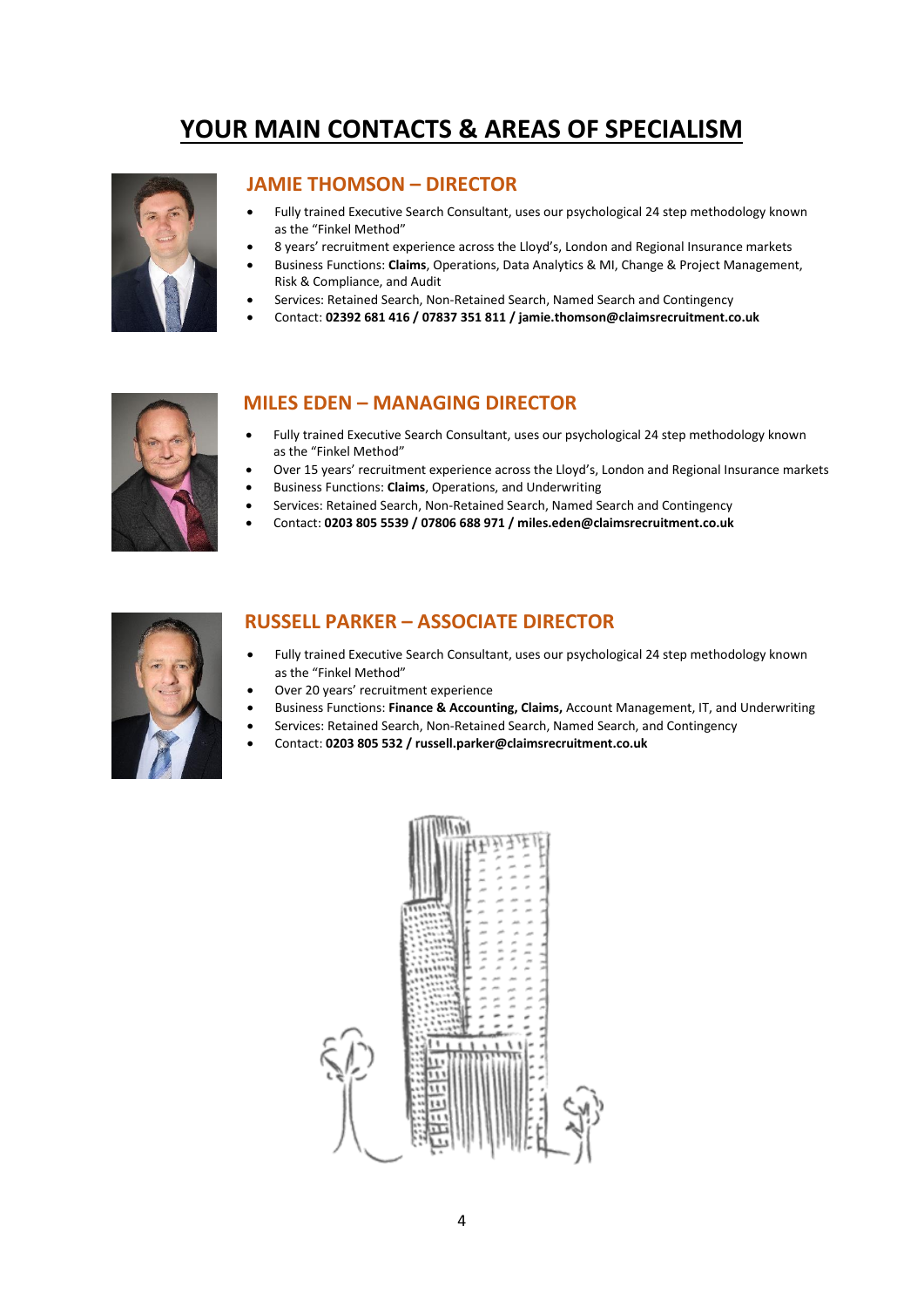# **OUR SERVICES**

# **Executive Search**

**Search is our specialism. For us, a full market search is just that – mapping the entire relevant market for a given role and approaching all of those individuals. All of us here are well trained Search Consultants and headhunters, and the majority of our Consultants previously worked for a leading UK Search firm, where they received first class training in Search methodology, a method we promote as it produces the best possible shortlist. They have passed on their wealth of knowledge to the rest of the team here at Claims Recruitment Services, enabling us to attract the industry's top talent for our clients' requirements.**

**The perception can be that this highly targeted recruitment approach is costly. However, we are able to offer Executive Search on a retained or non-retained basis, as well as a Named Candidate Search (if you only want specific individuals approached).**

**Because we cover the entire relevant market, you won't get a more targeted, thorough and proactive approach anywhere else.**

**We follow a rigorous 24 step recruitment process, which includes taking a detailed brief from you, enabling us to sell the opportunity in the best possible way. Without giving away all of our secrets, the process includes gaining confidential candidate recommendations from passive candidates, specific detailed interview feedback, and counter-offer counselling, in order to minimise the risk of this happening at offer stage.**

# **Contingency**

**We are extremely proactive when it comes to securing the best possible shortlist for our clients. This includes advertising, contacting relevant candidates from our extensive database, and contacting passive candidates who have been referred to us by individuals in the market. If we are given the role exclusively for an agreed period (even just a week), we will also provide Search Services.**

# **Named Candidate Search**

**In the Insurance Claims Arena, clients often know exactly who they want to approach for any given role. We offer vastly reduced fees for a Named Candidate Search, whereby we are tasked to contact specific individuals and manage the recruitment process.**

**Being a third party, we are able to gain candid and open interview feedback from candidates, who are more likely to inform us of any concerns regarding the opportunity. This information can be very useful when tailoring your "pitch" to candidates at second and subsequent interviews, ensuring that you promote your opportunity in line with their specific requirements / desires, rather than your assumptions on what they might be. It also allows us to inform you of the likelihood of an offer being accepted, and whether an individual is vulnerable to a counter-offer situation.**

**Our experience tells us that a candidate's initial salary expectation is higher than their bottom line figure. As a third party, we are able to gauge the true bottom line, often saving you a figure higher than our fee.**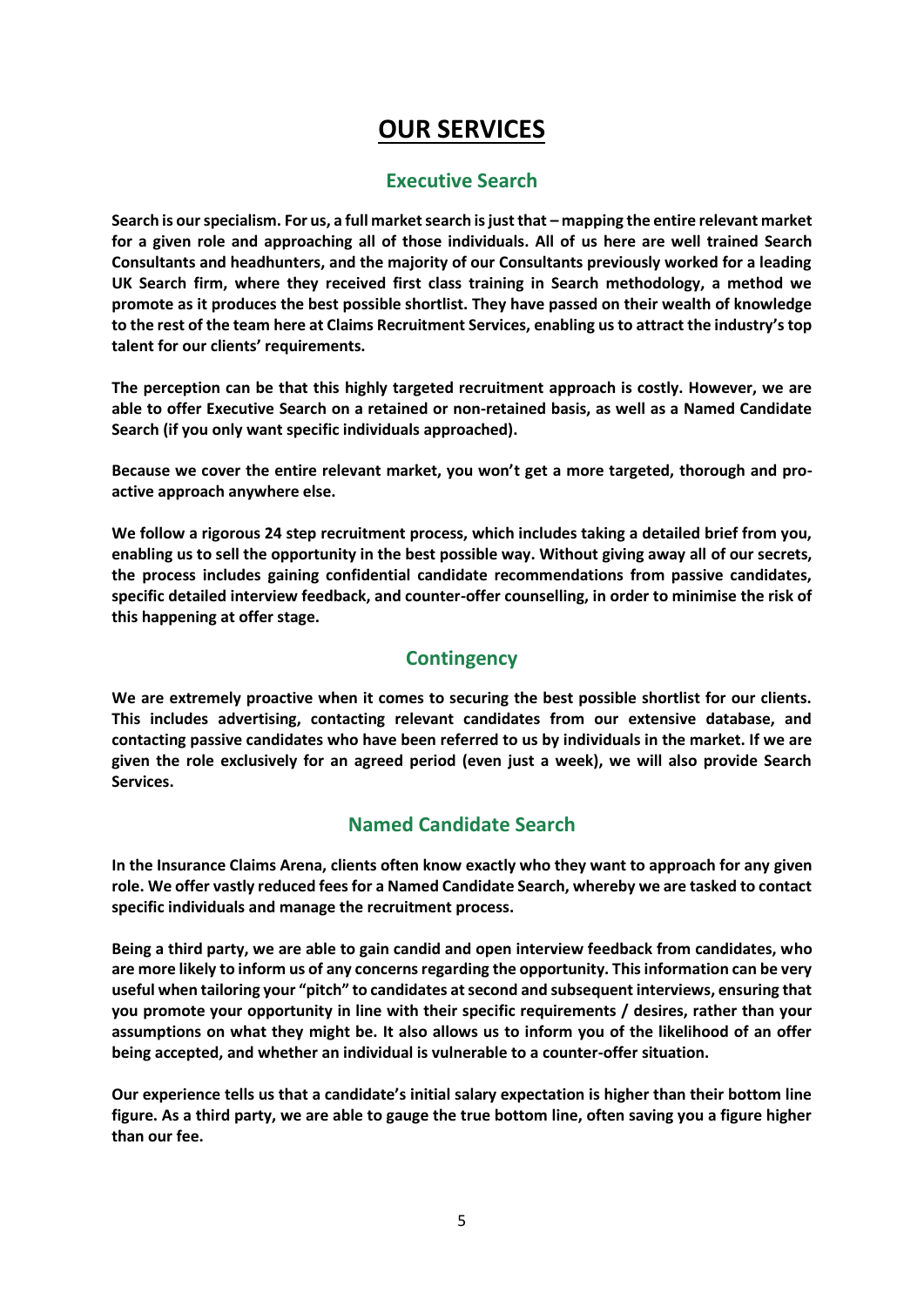# **ACKNOWLEDGEMENTS**

## **ASSOCIATE SOLICITOR, RPC**

### **PLACED AS CLAIMS UNDERWRITER WITH TOP TIER INSURER**

**"Working with Jamie has been excellent. He guided me through what can be a difficult process, and provided support and assistance throughout. Approachable and reliable he is highly recommended."**

### **LEGAL CLAIMS MANAGER**

#### **PLACED AS LITIGATION MANAGER WITH INSURANCE LAW FIRM**

**"Jamie and CRS are by far the most professional agency I have dealt with throughout all of my career. They actually care about the people they represent and will do everything they can to support you throughout the whole process of finding a new role. I will be using them to recruit my colleagues going forward!"**

## **HEAD OF DATA SERVICES MOTOR INSURERS BUREAU**

**"I have worked with Jamie on a recent opportunity. I was impressed with his attention to detail, his ability to follow up, and his communication throughout the process. His knowledge of the industry enables him to provide the relevant guidance at every step. It has been a pleasure working with Jamie and I wouldn't hesitate to recommend him to my LinkedIn contacts."**

#### **OPERATIONS DIRECTOR**

#### **MAJOR INSURER**

**"If anyone needs specialist Claims related recruitment, Miles Eden and his business is the way to go. Great guy with superb knowledge of the sector and industry contacts. Recommended."**

## **CLAIMS CONTROLLER**

#### **LEADING INSURANCE ORGANISATION**

**"Jamie is personable and proactive. All queries were responded to promptly and with diligence. The professionalism and enthusiasm was greatly appreciated."**

#### **HR BUSINESS PARTNER**

### **ZURICH**

**"I have worked with Miles over a number of years of a variety of issues and have always found Miles on the ball and ahead of the game. He is dedicated and passionate and driven to get the results you need from a business point of view. I would be happy to recommend Miles to my LinkedIn friends."**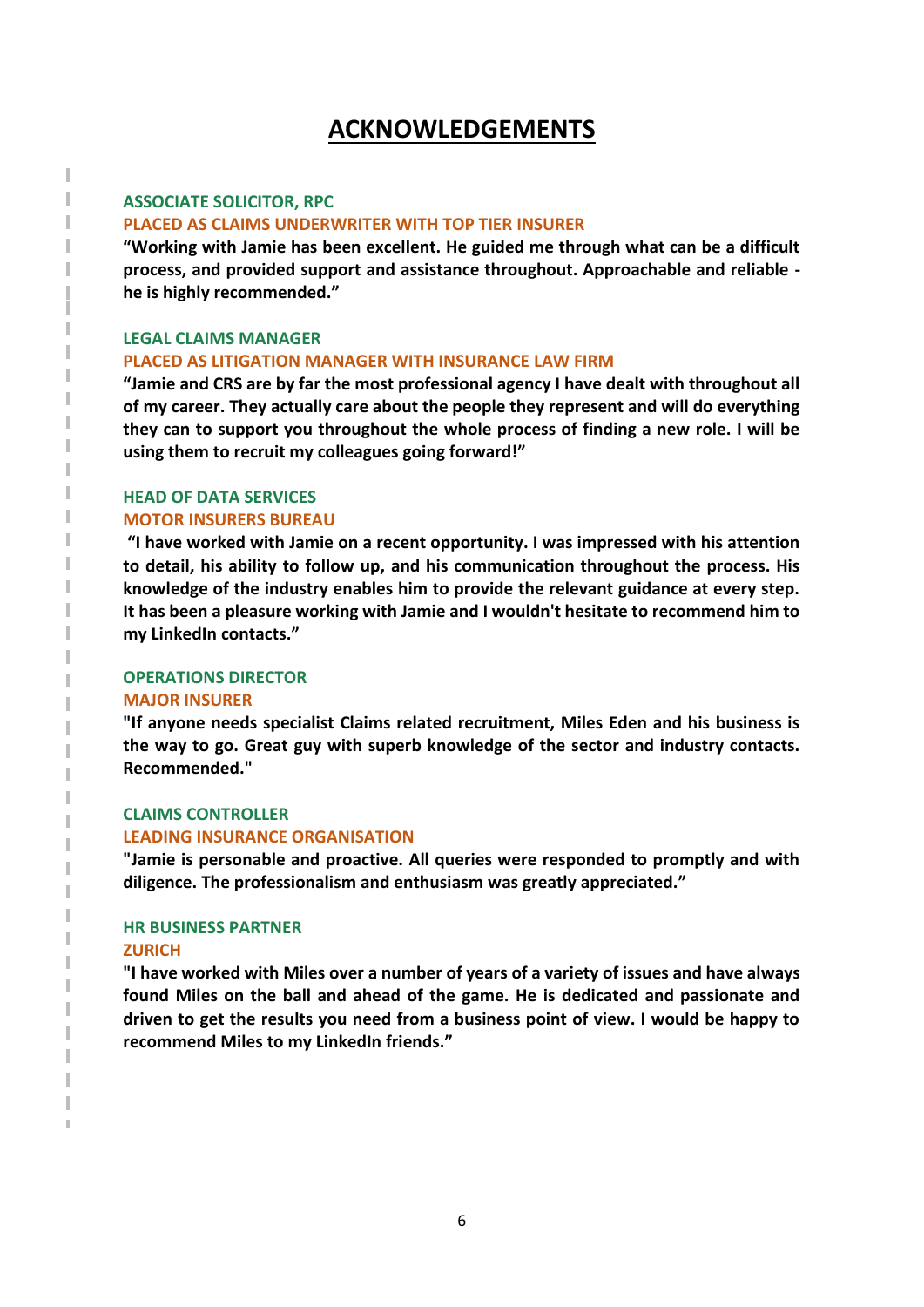### **HEAD OF RECRUITMENT**

T T I

I I I I Ï

Ï I I I I T I

T I

### **MAJOR MOTOR/HOUSEHOLD INSURER**

**"Having placed several candidates with us, Miles and the service he offers are both second to none. Miles provides relevant and credible candidates for every role he works on for us with a professional and friendly approach, and I would highly recommend him to anyone with recruitment needs, especially within claims."**

# **SOLICITOR & CLAIMS MANAGER CNA HARDY**

**"Jamie listened to where I wanted my career to go and matched me with the right role, as opposed to sending me any job spec on his file. Jamie is approachable, accessible and very easy to work with. I would highly recommend him."**

## **HR MANAGER**

## **LLOYD'S SYNDICATE**

**"Miles provides an excellent service to his clients, both from a technical point of view and customer service. His ability to identify top class candidates is superb. His flexibility when dealing with changing priorities is a quality that is much appreciated. I would highly recommend Miles as an Executive Search Consultant."**